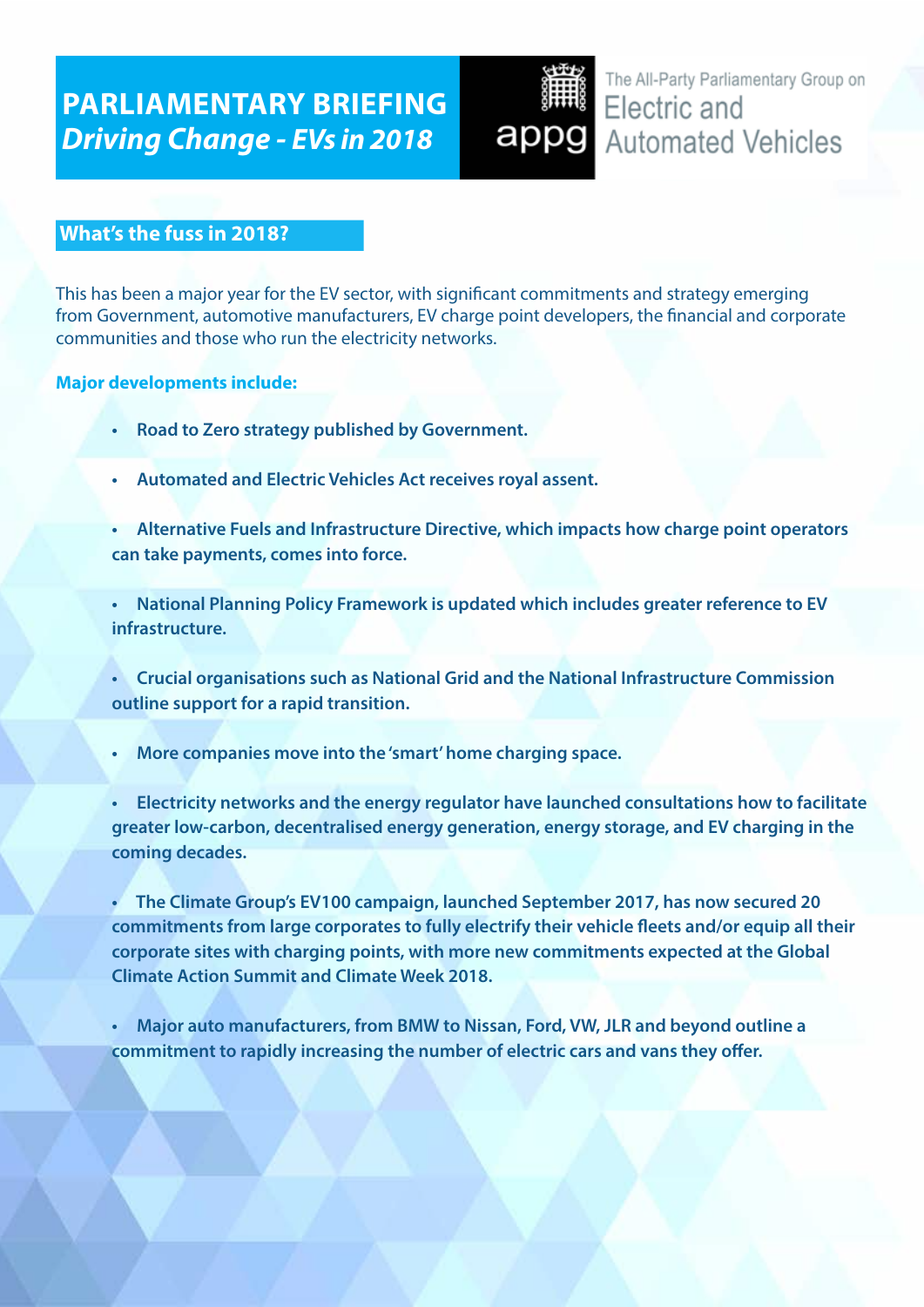#### **Where are we going?**

The Committee on Climate Change has outlined the need for 60% of new car and van sales to be electric by 2030, up from under 1% in 2018, in order to meet our Carbon Budgets. The National Infrastructure Commission has come out arguing that 100 per cent of new cars sold should be electric by 2030, earlier than the Government target, and National Grid has outlined their ability to adapt if such rapid change were to occur.

#### **How does the UK compare to other countries?**

Pure EVs (called Battery Electric Vehicles) make up less than 1% of new car sales in the UK, at 0.56%. The EU28 average for BEVs is 0.76%. Due to generous incentives Norway is the leader in BEV deployment, making up 26.22% of new sales. The Netherlands sits at 3.14%, France at 1.21% and Germany at 0.92% (data from EAFO).

The race is on to capture segments of the future supply chain for electric vehicles. The Government's Faraday Challenge (£246m) and Industrial Strategy outline support for the sector. The European Union is coordinating an 'airbus-style' Battery Alliance and California and China have introduced 'Zero Emission Vehicle Mandates,' compelling manufacturers to sell a minimum number of EVs per year.

#### **Is this really happening?**

**Don't take our word for it - follow the money . . .** 

VW alone has secured \$48 billion in forward battery cell contracts to power its target of building three million electric vehicles annually by 2025 and marketing over 80 new electric Group models. BMW is planning to offer 12 all-electric car models and JLR announced that all new models from 2020 would be in some way electrified. EVs are one of several 'Strategic Emerging Industries' identified in China's most recent 5-year plan and they have set a production and sales target of five million NEVs (New Energy Vehicles) by 2025.

Global lithium-ion battery manufacturing capacity is set to more than double by 2022 according to BNEF, and the European Commission is seeking to attract between 'ten and twenty' battery manufacturing 'gigafactories' by 2025, worth around EUR 20bn investment.

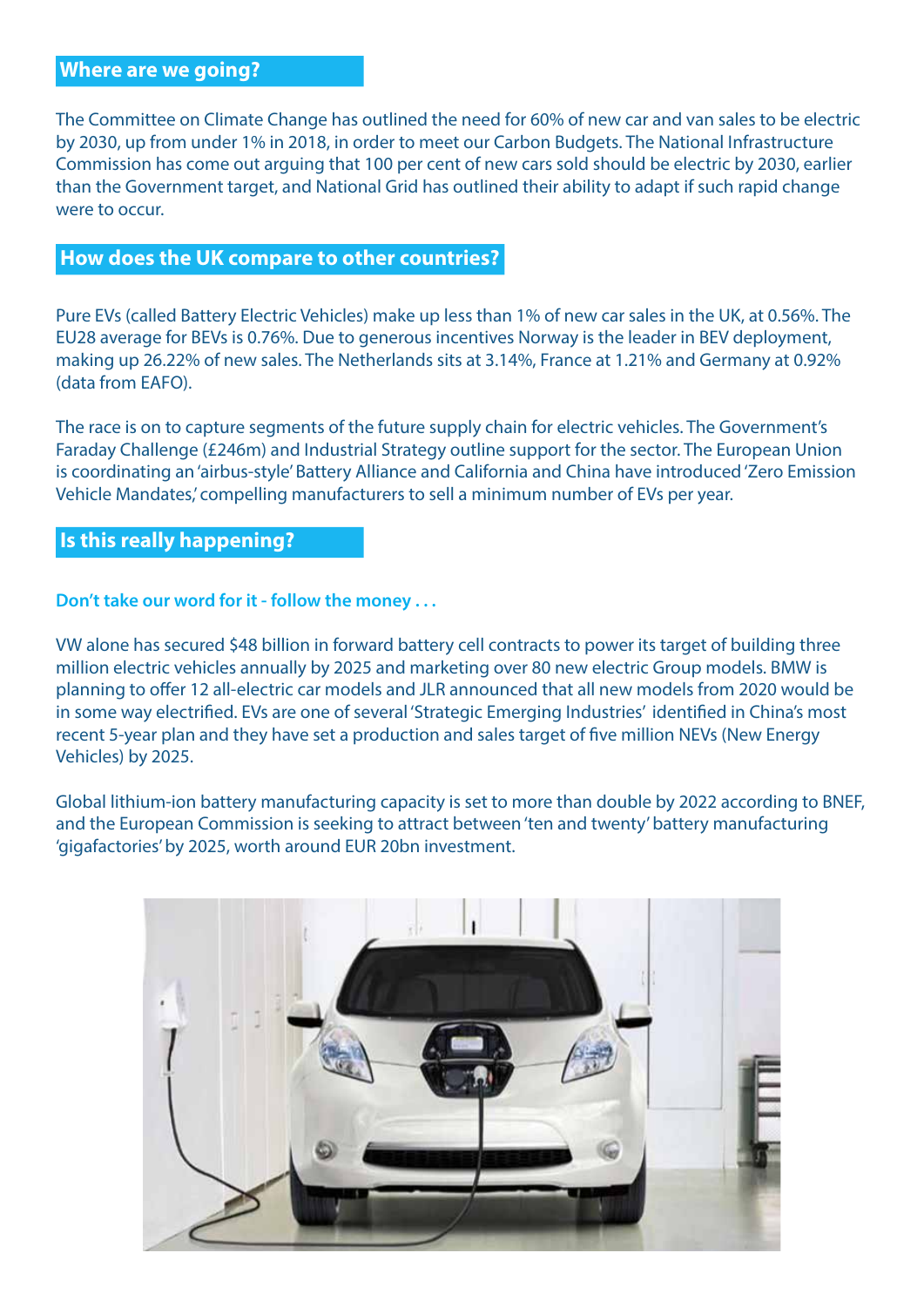#### **• Driving deployment of EVs is key.**

Greater deployment means more rapid development of charging infrastructure and a greater likelihood that EVs will be manufactured in the UK. The Government could consider building on its existing demand-stimulating set of policies.

#### **• Benefit-in Kind rates are slowing EV deployment by creating a disincentive in the company car market.**

While much policy is supportive of EVs, the tax on the sale of electric company cars is going in the wrong direction, and will reach 16% in 2019, while it is 0% in Ireland and 4% in the Netherlands. In a recent poll for FleetNews Magazine, 73.9% of respondents said that they have been put off selecting a hybrid or pure EV before 2020 because of the lower rates not being introduced until 2020. This is an issue Treasury can tackle in the forthcoming Autumn Budget, by introducing the 2% rate from April 2020.

#### **• Discussions are underway around the future of the networks.**

The regulator and electricity networks need to ensure that the way they structure how companies and individuals connect to and use the grid incorporates the increasing affordability of technologies such as solar and storage and new demands such EV charging.

#### **• Building regulations need to change.**

New homes may need upgraded efficiency and wiring regulations (three phase) and the Government is looking to ensure new homes have EV charging capabilities. Self-generation of energy, say through solar PV, would also help address EV-related grid strain (i.e. when multiple homes charge their vehicle at the same time) while reducing energy costs.

#### **• Developing charging hubs should be more straightforward.**

Numerous companies have emerged who are actively developing EV charging hubs but are encountering delays in securing wayleaves for power cables. The EV charging sector should be granted 'code rights' akin to the telecoms industry, and recognised as a sector of strategic national importance.

#### **• Installing charging in existing apartment blocks remains a challenge.**

This is a crucial sector for charging. Potential suggestions include Government revising the legal arrangement between landlords and tenants to create a 'right to plug' for tenants. There are other difficult charging areas as well - finding means of incentivising deployment in rural areas might also be considered.

#### **• Charging companies should better cooperate.**

The UK stands alone in its lack of network 'interoperability.' Over a dozen companies own and operate charging infrastructure but to use it one often needs to be a member. As a driver this could mean multiple cards to access chargepoints, multiple apps, and sometimes multiple monthly subscription accounts. Other countries have greater 'roaming' between networks.

#### **• Chargepoints need to be installed well, and they need to work.**

Some charge infrastructure being installed, for example in workplaces and in homes, is being installed poorly or is faulty (sometimes despite being on the Government's authorised equipment and supplier list). An industry installation and equipment initiative is in place to mitigate this which the Government should support.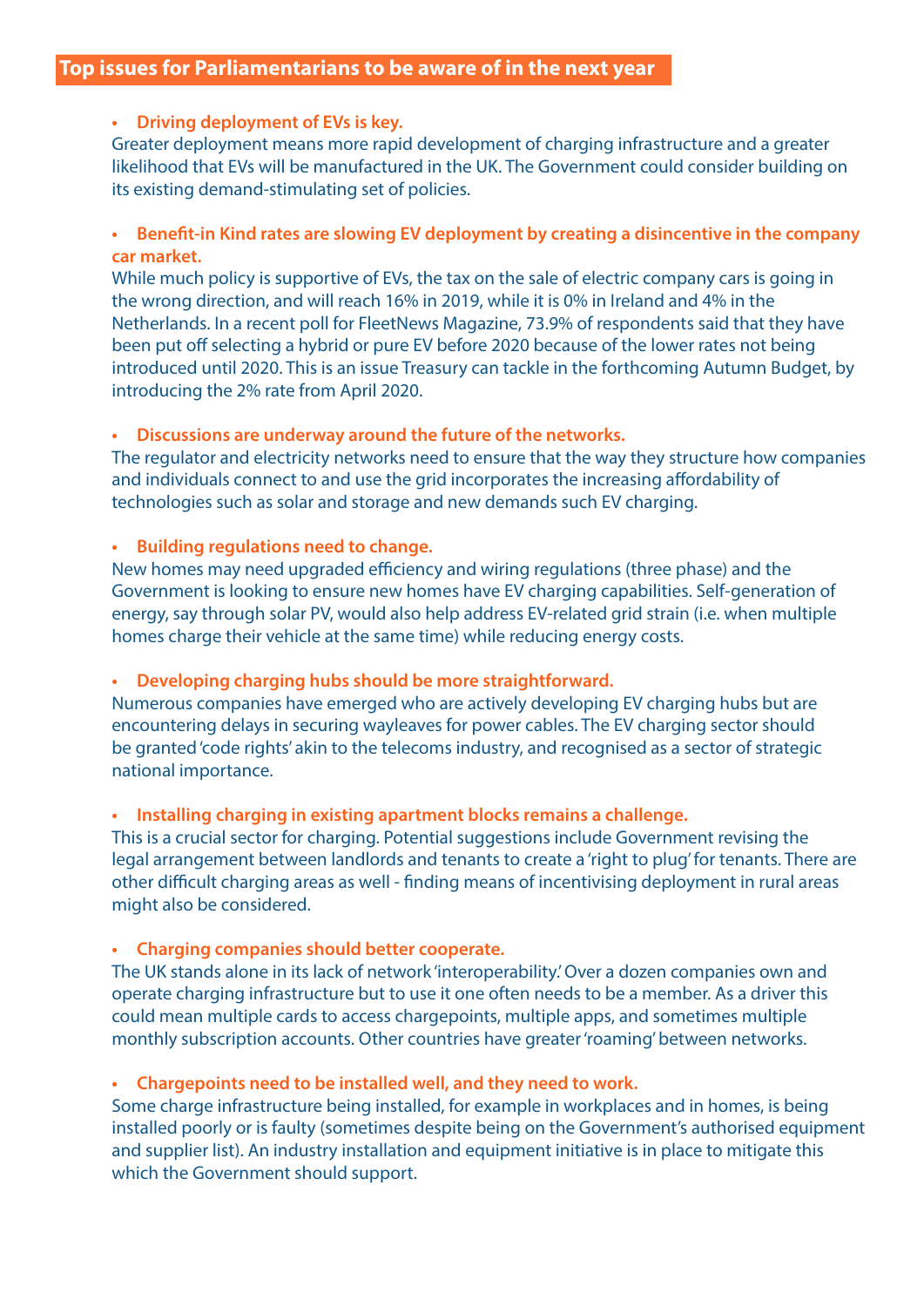**• Getting Local Authorities on board with encouraging and installing EV infrastructure is key.** Local Authorities (LAs), already under significant budgetary strain, will have a leading role to play in the development of on-street and destination charging. Central Government funding is available but greater awareness in some LAs is needed.

#### **Key takeaways from the Government's Road to Zero strategy**

- The Government has a target of 50%, and as many as 70%, of new car sales and up to 40%  **of new van sales being ultra-low emission by 2030.**
- **By 2040 Government expects "the majority of new cars and vans sold to be 100% zero emission and all new cars and vans to have significant zero emission capability".**

Government will drive EV uptake by continuing to fund the Plug in Car and Van Grants, which reduce the sticker price of a new EV.

There has also been a commitment to 25% of the central Government car fleet being ultra-low emission by 2022 and that all new car purchases are ultra-low emission by default. 100% of the central Government car fleet will be ultra-low emission by 2030.

Other EV charging policies inducing consulting on ensuring all appropriate street lighting has charging facilities incorporated, consulting on expanding the permitted development right for off-street chargers (England), and investigating where direct government intervention in EV chargepoint deployment may be needed in cases of market failure.

Discussions are on-going in relation to how 'smart charging' might be mandated, including how chargepoints communicate with smart meters, EVs, and the grid.

**On home charging,** the EV homecharge scheme grant is to be held at current levels (£500) and Government will investigate how to support those with communal parking facilities or who don't own their own homes.

New homes may also come '100% EV Ready,' as Government stated "*all new homes, where appropriate, should have a chargepoint available. We plan to consult as soon as possible on introducing a requirement for chargepoint infrastructure for new dwellings in England where appropriate*".

**Relating to on-street charging,** Government will fund the Energy Saving Trust to assist more local authorities, share more knowledge and expertise and directly support the development of more EV infrastructure delivery plans and applications to the on-street scheme.

There is also a commitment to launching a second round of funding (£6m) for local authorities to roll out dedicated taxi charging infrastructure.

**For workplace charging,** DfT will increase the levels of the Workplace Charging Scheme (WCS) - the grant could see over 8,000 sockets installed before the end of March 2019.

Additional policies to support Heavy Goods Vehicles, taxis, motorcycles and vans, encouraging greater manufacturing of the EV supply chain in the UK, in addition to funding a consumer communications campaign to 2020.

**On grid-related issues:** The Government is coordinating an EV Energy Taskforce to discuss grid-related barriers to charging infrastructure deployment with key stakeholders. It is also looking at how grid and charging are a barrier to electric last mile deliveries.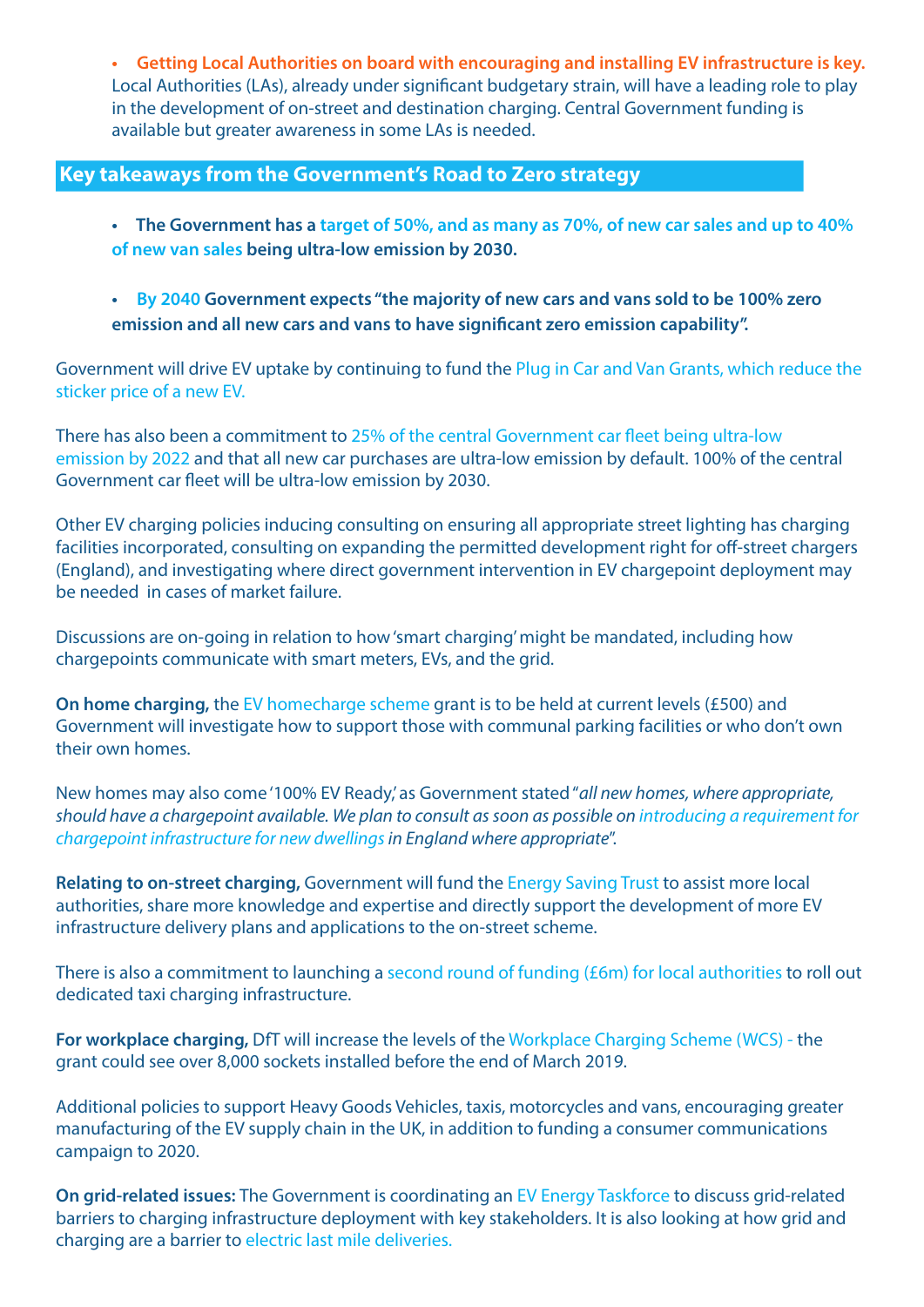# **Automated and Electric Vehicles Act**

The Act, which received Royal Assent in July 2018, has opened discussions around how to implement smart charging in the UK and has given DfT powers to mandate chargers on some motorway service stations. Additionally it gives Government powers to take additional data on chargepoints that it can make public, and to encourage the standardisation of payments.

# **Updated National Planning Policy Framework**

An updated National Planning Policy Framework (for England) has been published, following consultation earlier this year. The updated framework includes a few key additions for the EV charging sector, including in relation to setting local parking standards and new development applications.

Throughout the document the principal of 'sustainable development' is emphasised, which is an improvement from the 2012 version.

## **On the horizon**

 • The Chancellor's Autumn Statement will be an opportunity to amend out of step company car tax (Benefit in Kind) rates.

 • The Alternative Fuels Infrastructure Directive (AFID) comes into full force in November 2018. When it does, all public charging infrastructure will need to be 'ad hoc' accessible, meaning that it can take a greater range of payments.

 • The EU Energy Performance in Buildings Directive (EPBD) has passed through the European Commission and as of July 2018 Member States have 20 months to pass their own legislation. The EPBD crucially supports the requirement for new commercial premises to have all the cabling and trenching to deploy chargepoints in the future, and by 2025 for new premises to have minimum numbers of chargepoints installed.

 • A hard Brexit could impact EV exports. The default tariff for EV exports under World Trade Organisation (WTO) rules is 10%, meaning if the UK left the EU without a deal a 10% tariff on exports may apply - impacting present and future competitiveness.

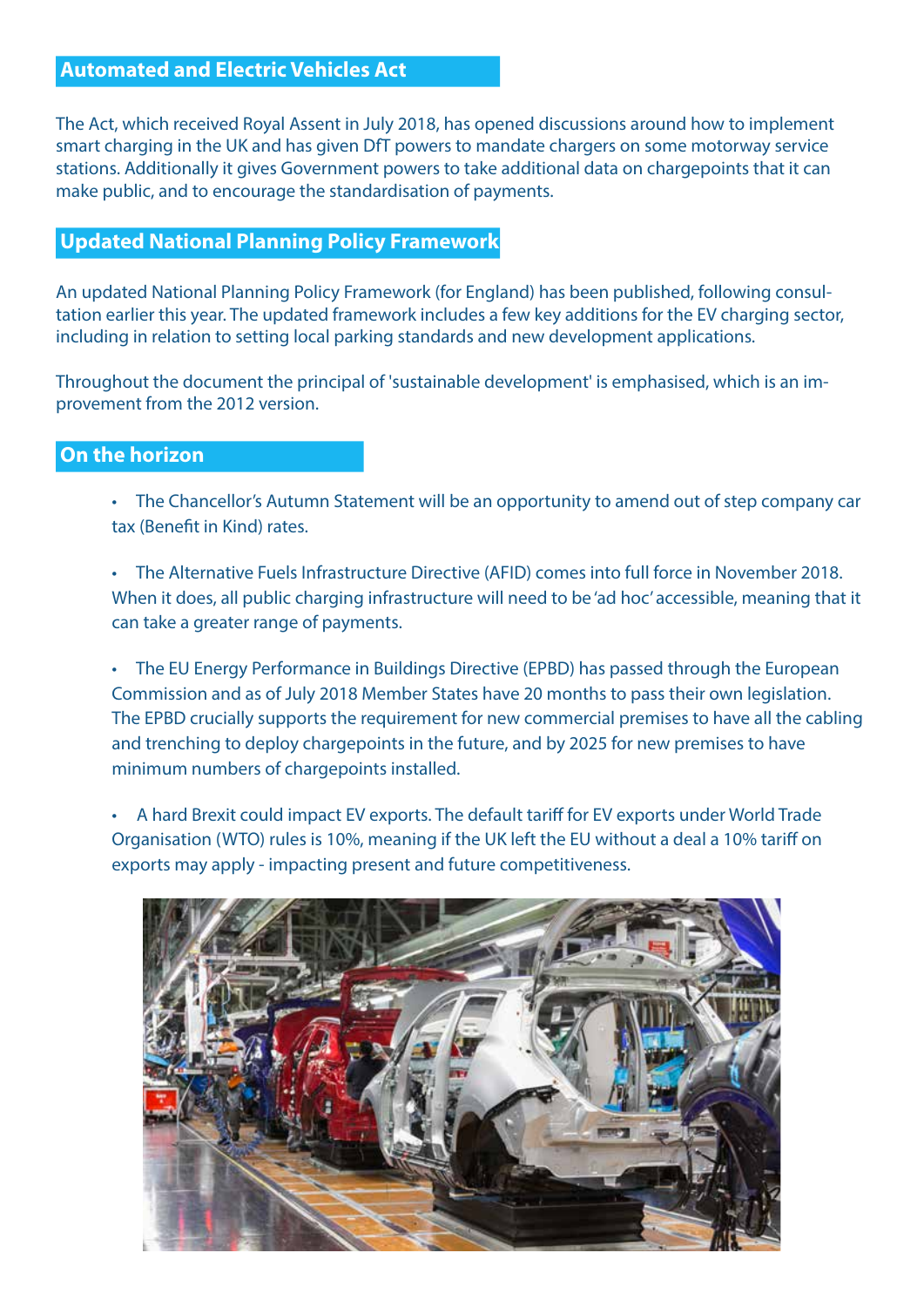## **Case Study: Supporting the taxi trade's transition to cleaner vehicles**

London's taxi drivers are at the fore of transitioning the city's transport network to cleaner, greener vehicles. Since January 2018, TfL has required all taxis presented for licensing for the first time to be zero emissions capable (ZEC). There are already over 300 new electric taxis on London's streets and the Mayor of London's ambition is to have a fleet of 9,000 by 2020 and for all London taxis to be fully ZEC by 2033.

The new TX electric taxi is manufactured by the London Electric Vehicle Company with a stated range of up to 400 miles, including up to 80 miles pure electric (real world driving indicates around 50 miles pure electric).



#### **Why do taxis need exclusive rapid charging points?**

Working vehicles such as taxis have very different driving patterns than the average car in London, and therefore have very different charging needs. Cabbies can cover over 100 miles in one working day, and need to be able to charge up their vehicle quickly in order to get back to work.

#### **How many rapid charging points are planned?**

The Mayor of London has installed 100 rapid charging points on TfL's road network, 44 of which are in and around central London. However many more taxi-only charging points are needed to support the drivers who have bought the new cab and encourage others to make the switch. The Mayor has committed to grow this network to 150 points by the end of 2018 and 300 by 2020; and it's crucial that these targets are reached and exceeded.

Currently, only 5% of London's roads are under the Mayor's control with the other 95% under the control of the local boroughs. Despite this, the majority of the existing rapid charging points are situated on TfLowned roads.

TfL and the London boroughs must work together to accelerate the installation of accessible rapid charging points across the city. This is essential in encouraging taxi drivers and others, to switch to cleaner vehicles as soon as possible.

*With thanks to the APPG on Taxis for the provision of this case study.*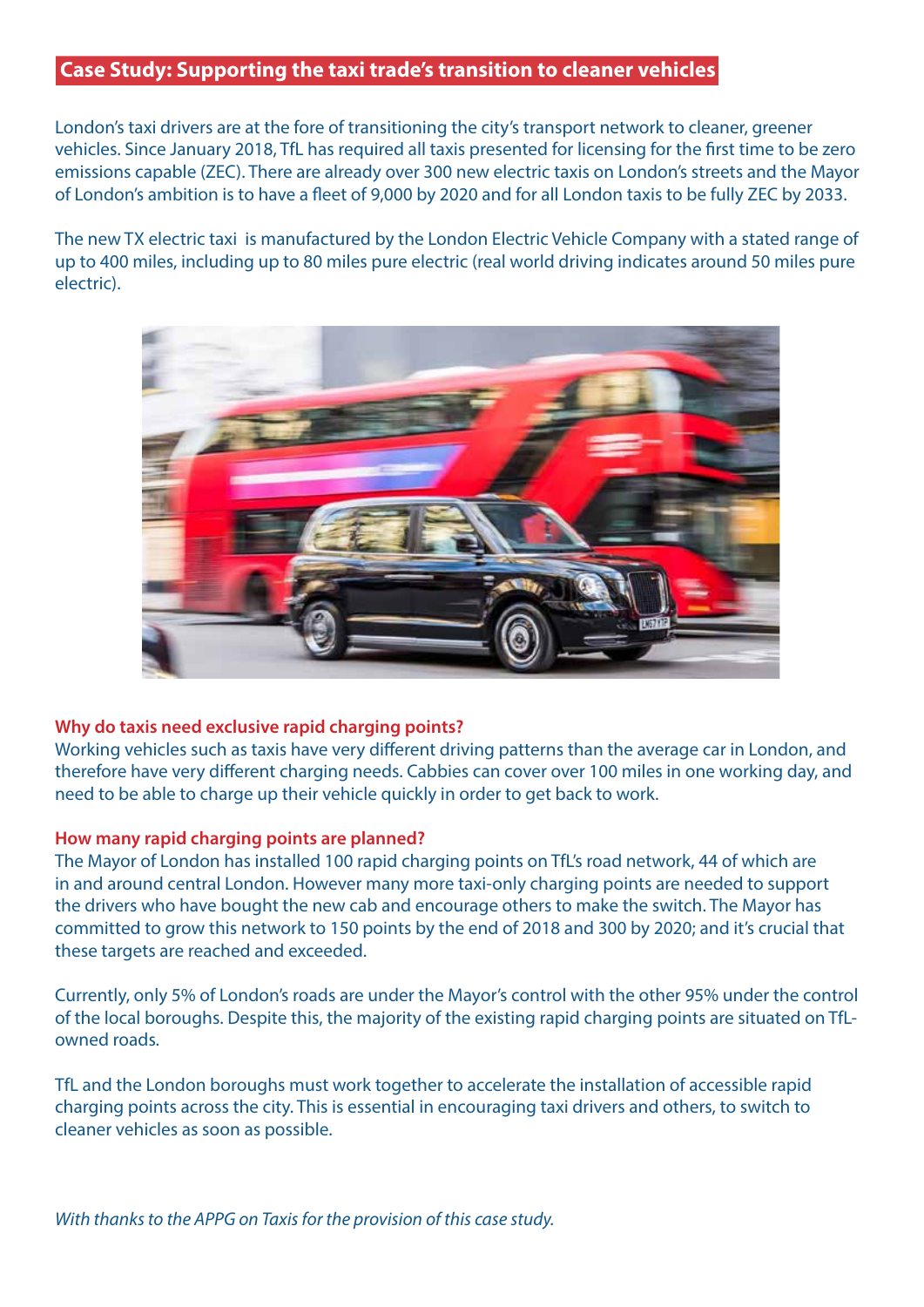#### **References**

VW doubles its electric vehicle battery contracts to \$48 billion. Electrek, 4th May 2018: https://electrek. co/2018/05/04/vw-doubles-electric-vehicle-battery-contracts-billion/

Tweet; Colin Mckerracher at Bloomberg New Energy Finance. 13th August 2018: https://twitter.com/colinmckerrache/status/1028977159036121088

Every automaker's electrification plans for the next few years explained. Digital Trends, October 2017: https://www.digitaltrends.com/cars/automaker-electrification-plans/

Speech by Vice-President for Energy Union Maroš Šefčovič at the Industry Days Forum on the Industry-led initiative on batteries / the EU Battery Alliance. Europa online. February 2018: http://europa.eu/ rapid/press-release\_SPEECH-18-1168\_en.htm

Have you been put off selecting a hybrid or pure EV with lower BIK rates for plug-in cars not being introduced until 2020? FleetNews Polls. https://www.fleetnews.co.uk/polls/?page=15

# **About the APPG on Electric and Automated Vehicles**

The APPG on Electric and Automated Vehicles, Chaired by the Rt Hon Dame Cheryl Gillan MP (Con), was established in November 2017, aiming to engage parliamentarians interested in future low-carbon transport technologies concentrating mainly on electric vehicles, automated vehicles, and low carbon fuels together with infrastructure requirements and safety issues.

This dedicated forum brings together manufacturers, businesses, media, NGOs, and experts to share information, promote awareness, and debate future policy options.

# **About the Renewable Energy Association (REA)**

The Renewable Energy Association is the UK's largest not-for-profit renewable energy and clean technology (including energy storage and electric vehicles) trade association with around 550 members ranging from major multinationals through to sole traders.

The REA's EV sector group is comprised of around 50 member companies delivering the critical infrastructure needed to deliver the transition to a zero emission car and van future. The REA serves as secretariat to the All-Party Parliamentary Group on Electric and Automated Vehicles.